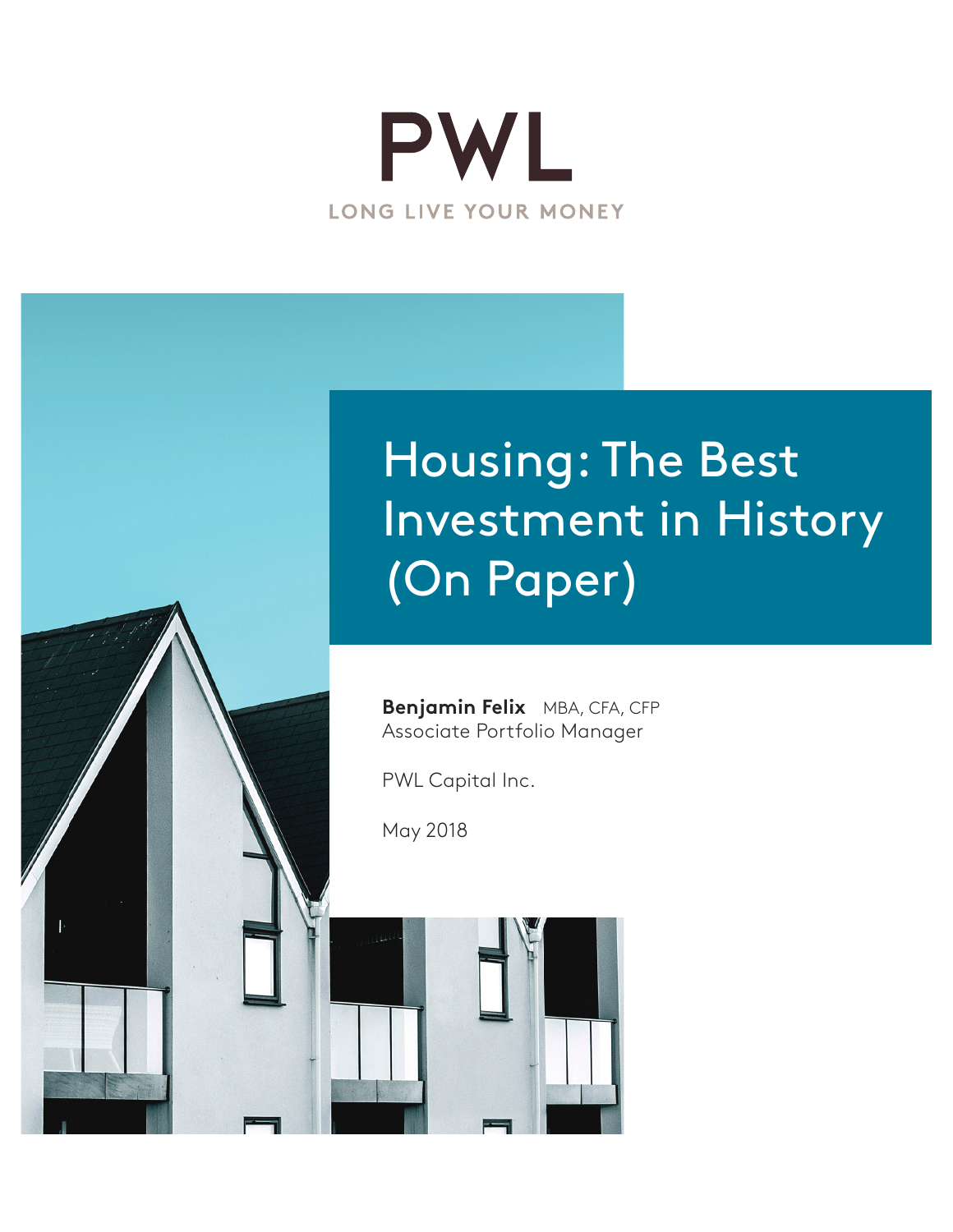This report was written by Benjamin Felix, PWL Capital Inc. The ideas, opinions, and recommendations contained in this document are those of the author and do not necessarily represent the views of PWL Capital Inc.

© PWL Capital Inc.

All rights reserved. No part of this publication may be reproduced without prior written approval of the author and/or PWL Capital. PWL Capital would appreciate receiving a copy of any publication or material that uses this document as a source. Please cite this document as:

Benjamin Felix, *Associate Portfolio Manager,* PWL Capital Inc., *"Housing: The Best Investment in History (On Paper)".*

For more information about this or other publications from PWL Capital, contact: PWL Capital – Ottawa, 265 Carling Avenue, 8<sup>th</sup> Floor, Ottawa, Ontario K1S 2E1 Tel 613-237-5544 • 1-800-230-5544 Fax 613-237-5949 [ottawa@pwlcapital.com](mailto:ottawa@pwlcapital.com)

This document is published by PWL Capital Inc. for your information only. Information on which this document is based is available on request. Particular investments or trading strategies should be evaluated relative to each individual's objectives, in consultation with the Investment Advisor. Opinions of PWL Capital constitute its judgment as of the date of this publication, are subject to change without notice and are provided in good faith but without responsibility for any errors or omissions contained herein. This document is supplied on the basis and understanding that neither PWL Capital Inc. nor its employees, agents or information suppliers is to be under any responsibility of liability whatsoever in respect thereof.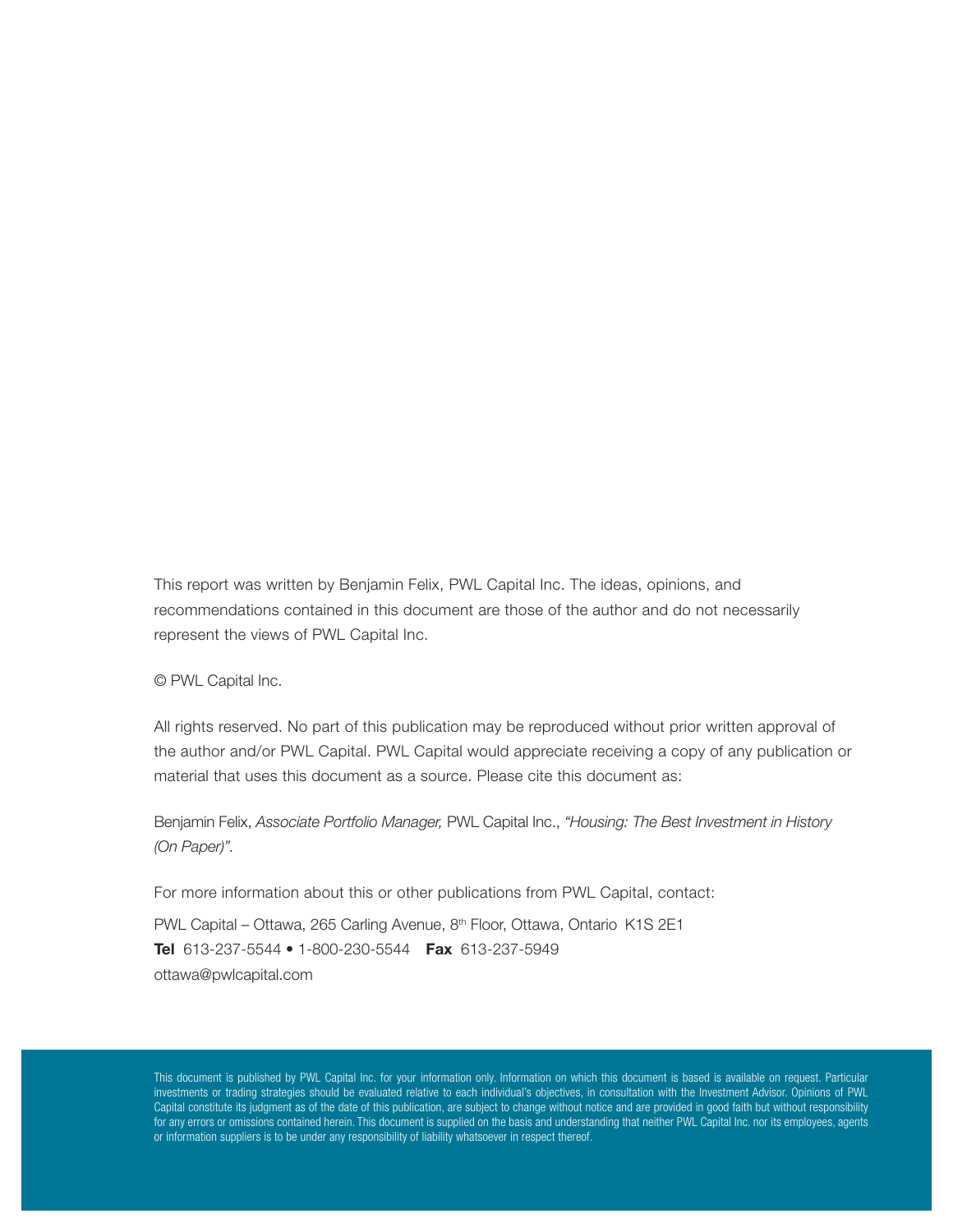#### Introduction 1

One of the most common questions that I am asked is "should I invest in real estate?" Even more common than this question is the matter of fact statement that real estate is a great investment. These statements are not usually made about publicly traded REITs, but about direct private ownership of real estate assets; buying a condo to rent out or renting out the family home when a new home is purchased. In some ways the perception that real estate can be a great investment has basis in the long-term data, but there are a lot of factors to consider.

Real estate, not including the principal residence, makes up a substantial portion of many investment portfolios. This is true of both institutions and high net worth families. Based on Russell Investments' 2012 Global Survey on Alternative Investing, institutional investors who employ alternative investments in their portfolios allocate, on average, 4.7% of their portfolio assets to private real estate investments. The Knight Frank Wealth Report (2017) estimates that ultra high net worth families allocate 24% of their wealth to real estate, excluding their homes. As at the end of 2015, housing made up 13% of the overall investable assets in the US, 28% in the UK, 11% in Japan, 22% in Germany, and 23% in France (Jordà et al., 2017).

The rational motivations for investing in real estate are fairly obvious: income generation, capital appreciation, diversification, and hedging against inflation. There are also irrational motivations, like the illusion of control bias – investors believe that they have a high degree of control over the outcome of their real estate investment, and the overconfidence bias – investors believe that they have an ability to find mispriced properties. I will not directly address these biases again, but their irrationality should be apparent based on the information within this paper.

This paper addresses private direct ownership of real estate assets, specifically residential housing. It gives an overview of past housing returns, details the benefits that an investment in housing can offer, breaks down the unique characteristics of a direct real estate investment, and offers a return calculation for a hypothetical investment in housing.

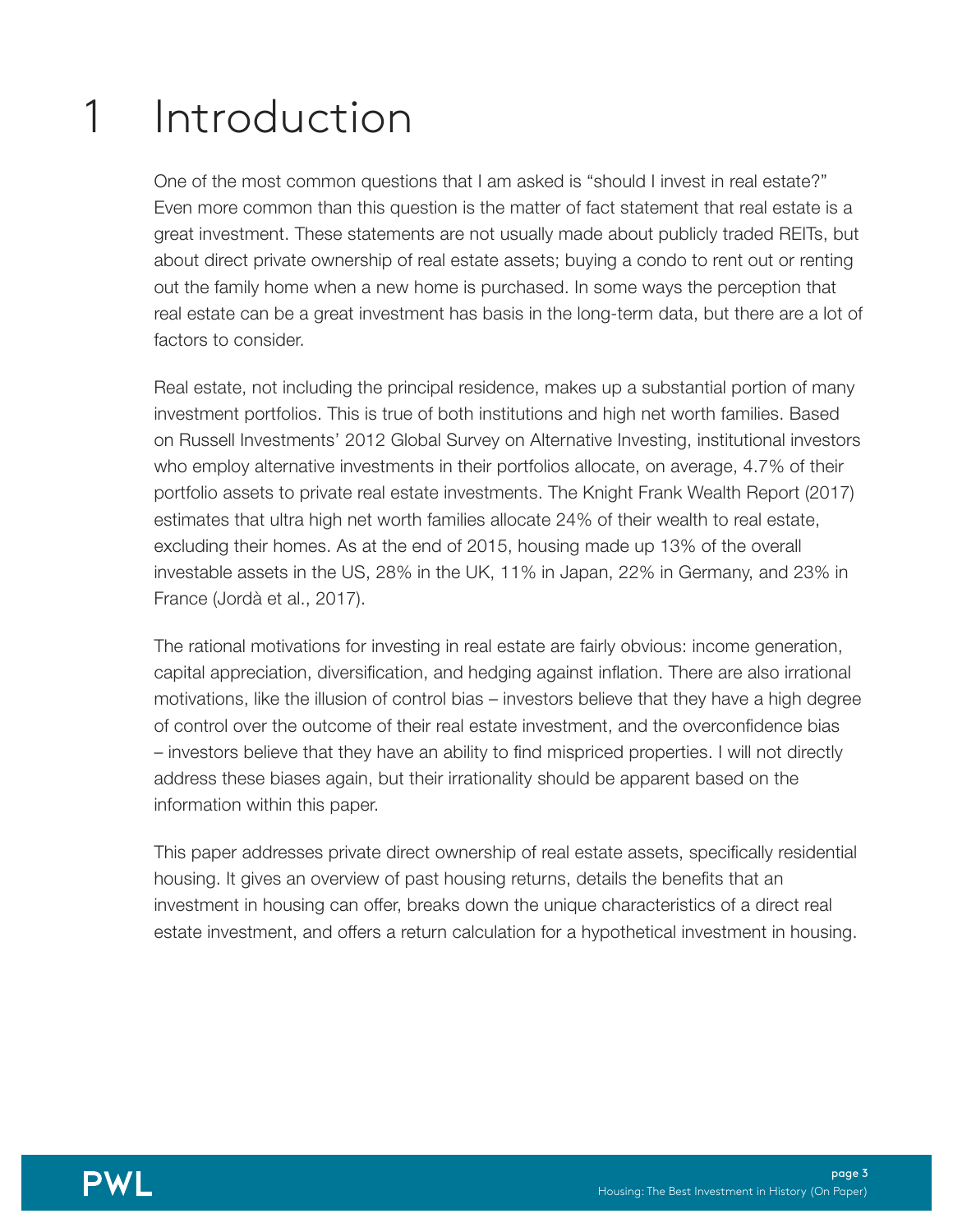#### Housing Returns 2

Investing in housing seems intuitively obvious to many investors. The thinking typically goes that if you can buy a property and rent it out for cash flow while building up equity, you are set. The long-term data confirm this intuition.

## 2.1 Past Data

The returns of housing as an investment have been documented as far back as 1870. Jordà et al., (2017) demonstrate that from 1870 – 2015 investing in global housing produced the best long-term returns of any asset class, including equities. Not only has housing outperformed equities, it has done so with less volatility. The housing return discussed in the paper is a mix of capital appreciation and rental income, with an approximately equal split between the two. It is worth pointing out that the capital return alone has only beaten inflation by a relatively modest 1.72%. This approximately corroborates Dimson, Marsh, and Staunton (2018) who find an average real price return on housing of 1.3% from 1900 – 2017. These returns do not reflect leverage, which most investors use to invest in property. Employing leverage would amplify both the risk and return characteristics of the returns.

#### Table 1 - Real (inflation adjusted) returns of housing and equities

|                       | <b>FULL SAMPLE (1870 - 2015)</b> |                 | POST WWII (1950 - 2015) |                 |
|-----------------------|----------------------------------|-----------------|-------------------------|-----------------|
|                       | Housing                          | <b>Equities</b> | <b>Housing</b>          | <b>Equities</b> |
| <b>MEAN RETURN</b>    | 7.05                             | 6.89            | 7.44                    | 8.28            |
| <b>GEOMETRIC MEAN</b> | 6.61                             | 4.64            | 7.10                    | 5.54            |
| STANDARD DEVIATION    | 9.98                             | 21.94           | 8.88                    | 24.20           |

Data source: Jordà et al. (2017)

In addition to strong returns, housing has had a low covariance with equities. Interestingly, while equity markets across the globe have become increasingly correlated with each other over time, housing returns in various geographic regions have remained uncorrelated. These characteristics make adding global housing returns, in aggregate, to a portfolio extremely attractive. It is clear from the past data that an ideal back-tested portfolio of risky assets would have held some mix of housing and stocks.

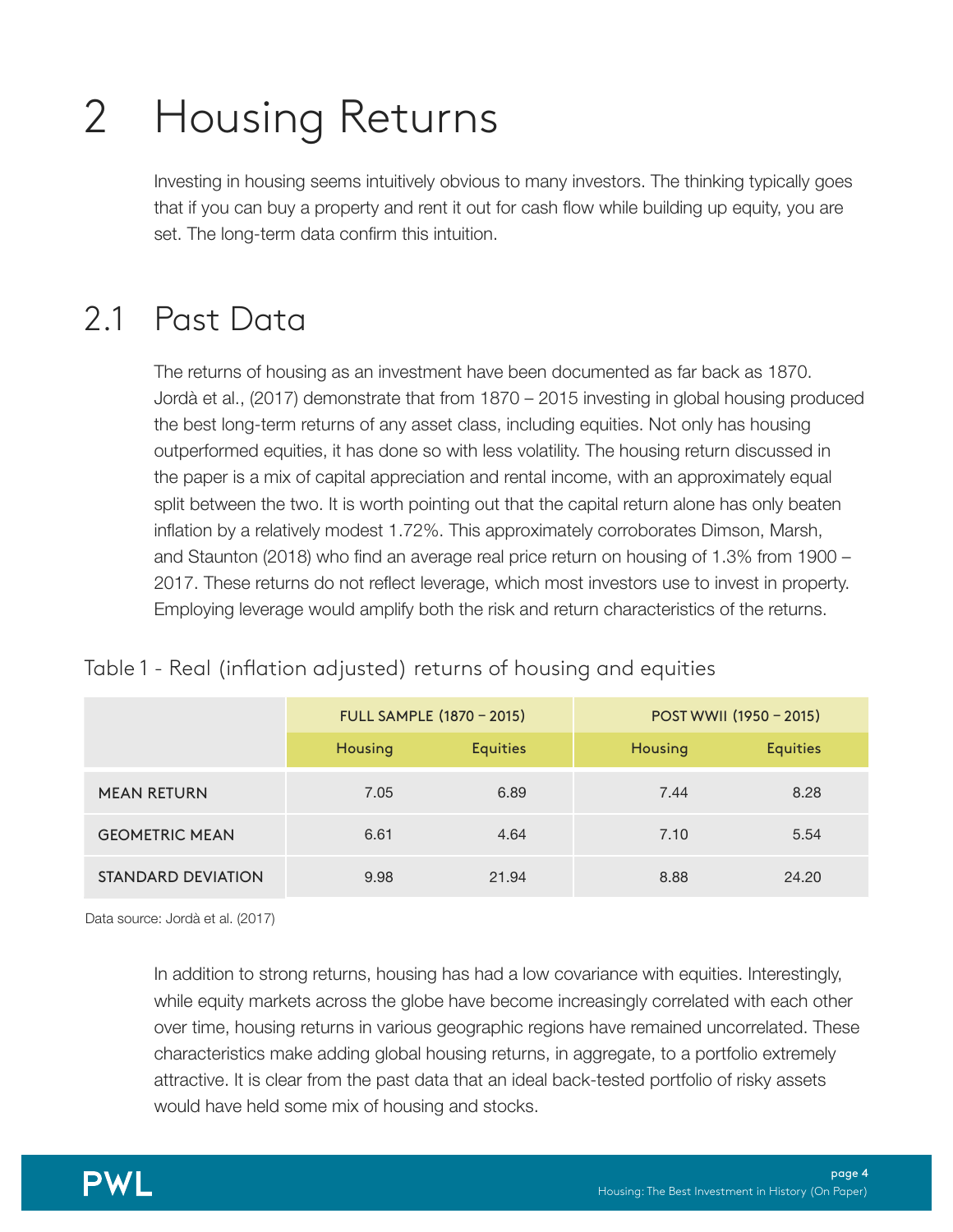Canadian real estate returns have been similarly strong and had a low correlation with equities. Based on the monthly national average price from the Canadian Real Estate Association going back to 1980, we can see that the correlation between Canadian real estate prices and equities has been low.

| Data Series                        | <b>CREA National</b><br><b>Average Price</b> | S&P/TSX<br><b>Composite Index</b> | Russell 3000<br>Index | <b>MSCI EAFE Index</b><br>(net div.) |
|------------------------------------|----------------------------------------------|-----------------------------------|-----------------------|--------------------------------------|
| <b>CREA National Average Price</b> | 1.00                                         | 0.10                              | 0.07                  | 0.09                                 |
| S&P/TSX Composite Index            | 0.10                                         | 1.00                              | 0.66                  | 0.51                                 |
| Russell 3000 Index                 | 0.07                                         | 0.66                              | 1.00                  | 0.59                                 |
| MSCI EAFE Index (net div.)         | 0.09                                         | 0.51                              | 0.59                  | 1.00                                 |

#### Table 2 - Equities and Canadian real estate (price only) correlation

Data source: Canadian Real Estate Association, S&P Dow Jones, Russell, MSCI, Dimensional Returns Web

#### Dispersion of Geographic Returns 2.2

While it is interesting to observe the global average housing return, most real estate investors are not globally diversified. In fact, I believe it is likely that many individual real estate investors own property in a single city. Investing in global housing may have outperformed equity returns, but this is not true for every country. For example, the real total historical return to housing in Spain has been 5.21%, Italy 4.77%, the UK 5.36%, and the US 6.03% (Jordà et al., 2017). All of these countries have had a housing return that trails global equities. It is only through exposure to the aggregate global housing market that an investor would have captured the equity-beating historical returns to housing. Eicholtz et al. (1999) demonstrate that there appear to be strong continental factors that drive real estate returns, making international diversification increasingly important. The challenges of international diversification in direct ownership of real estate is addressed in more detail in section 4 of this paper.

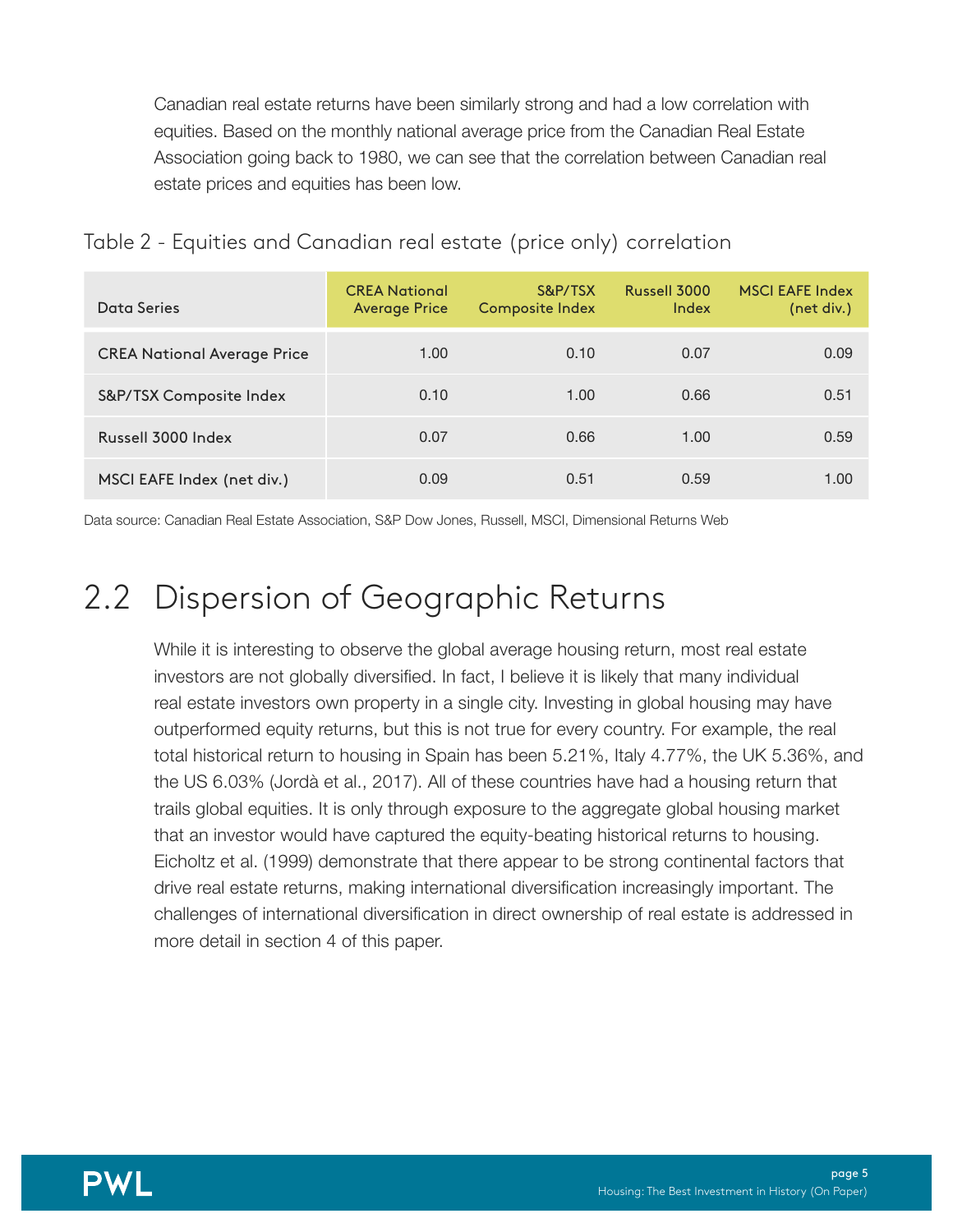## 2.3 Data Integrity Concerns

The returns of private real estate investments are more challenging to evaluate than publicly traded securities. Private real estate indexes are based on either appraisals or transactions. Appraisal-based indexes may have appraisal lag, where appraised values do not immediately reflect changing market prices. This lag could result in understated volatility and an overstated diversification benefit. Transaction-based indexes, such as the CREA National Average Price mentioned in this paper, tend to be noisy due in part to the heterogeneity of real estate assets and the potential for misappraisals in a documented transaction. While these concerns are worth noting, there are statistical methods used to correct for potential data issues.

### 2.4 Returns Summary

Past housing returns have been excellent and would have improved the historical risk and return characteristics of diversified stock and bond portfolios. In thinking about housing returns it is important to remember that about half of the historical return has come from net rental income. In past analysis I have discussed the debate on renting versus buying a place to live, and a key component of that analysis was the relatively low capital returns of housing. This remains true for the capital portion of the housing return, which is the portion that a home owner is able to participate in. It is only when the combination of capital growth and net rental income is captured that housing has historically outperformed equities.

We will proceed with the assumption that, in aggregate, housing has been, and may be expected to be, one of the best performing asset classes globally, and at the asset class level it appears to be an excellent addition to a diversified portfolio.

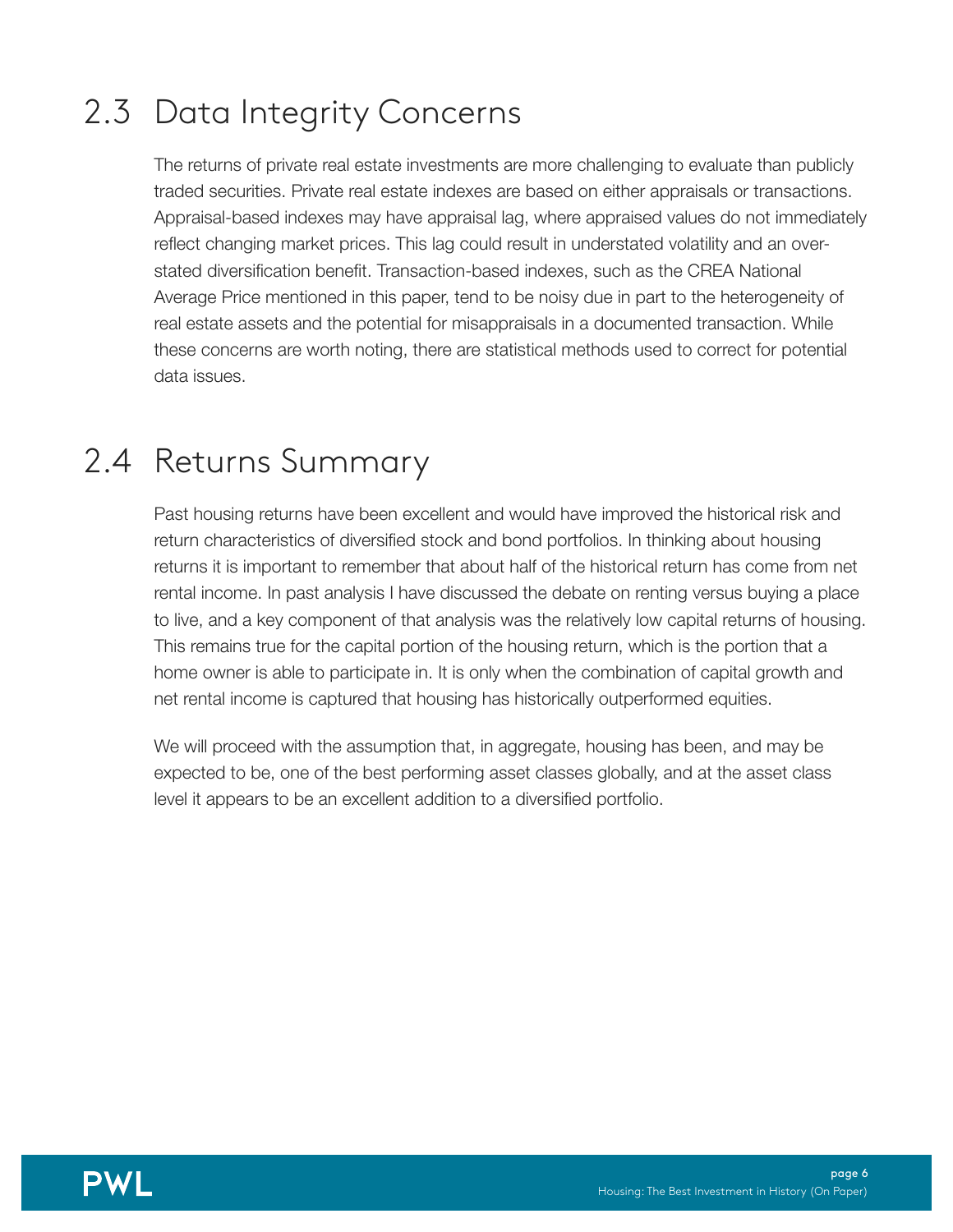#### Benefits of Investing in Housing 3

There are sensible reasons for investors to allocate capital to housing, including the expectation of net rental income, the expectation of capital gains, the diversification benefit, and its inflation hedging characteristics.

#### Income 3.1

Owning real estate as an investment generally results in an income component from leasing or renting the property. The investor expects that they will be able to find tenants willing to pay rent to at least offset their operating costs. Jordà et al., (2017) have estimated the average historical global net rental income to be 5.49%, assuming an unlevered (debt free) property. This is similar to Weeken (2004) who suggests around 5% net rental yield for UK residential properties between 1967 – 2003. One of the key benefits of the income return is that it has been much less volatile than the capital return, with a standard deviation of 2.02% for income compared to 10.42% for capital (Jordà et al., 2017).

## 3.2 Capital Gains

Growth in the value of a real estate asset is historically an equally important component of the housing return, but on its own, price appreciation has not been sufficient to produce performance comparable to equities. Recently, the capital return to housing in developed markets has been exceptionally high. This should be expected to result in lower net rental yields. Canadian national average price returns have averaged 7.13% per year for the 5 years ending December 2017, which is substantially higher than their average annual return since 1980 of 5.64% (CREA, 2017). The relationship between prices and rents is apparent in Figure 1 (see next page), with Canada notably leading the trend toward higher prices relative to rents. In other words, Canada's rising prices have affected rental yields.

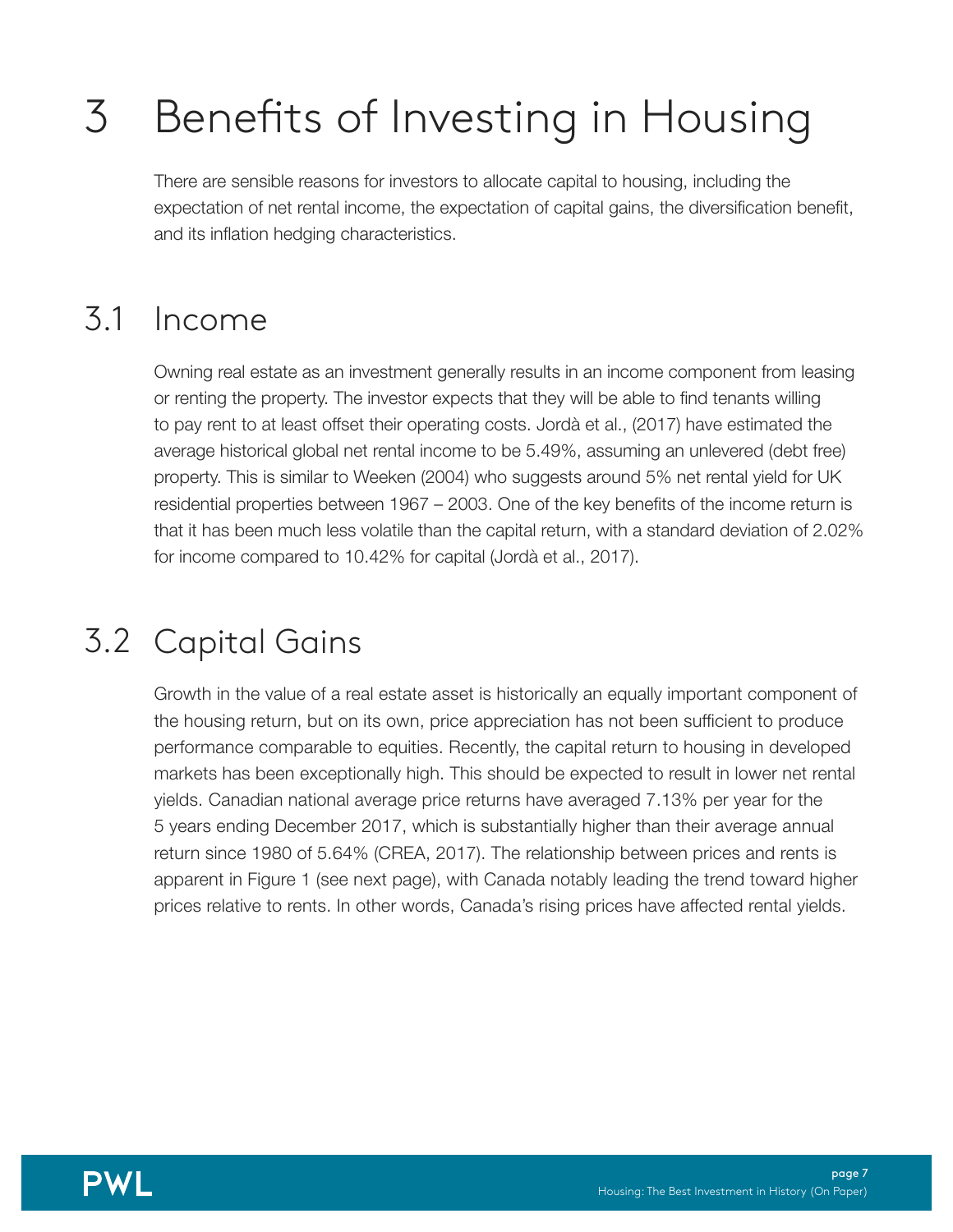



Source: The Economist,<https://infographics.economist.com/2017/HPI/index.html>

## Diversification 3.3

Housing returns have historically had a low correlation to equity returns, so their addition to a portfolio may be beneficial. This diversification benefit is visible in the long-term global data, and also in the available data set of Canadian real estate returns since 1980. While the diversification benefit is clear, realizing this benefit can be a challenge due to the amount of asset specific risk involved with most real estate investments. The diversification benefit of an asset class is best captured when a cross section of the asset class is owned globally, as is accomplished in the case of stocks and bonds with an index fund. Direct real estate ownership does not typically offer the opportunity for global diversification. The diversification benefit of real estate looks excellent on paper, but it may be a challenge to capture in practice.

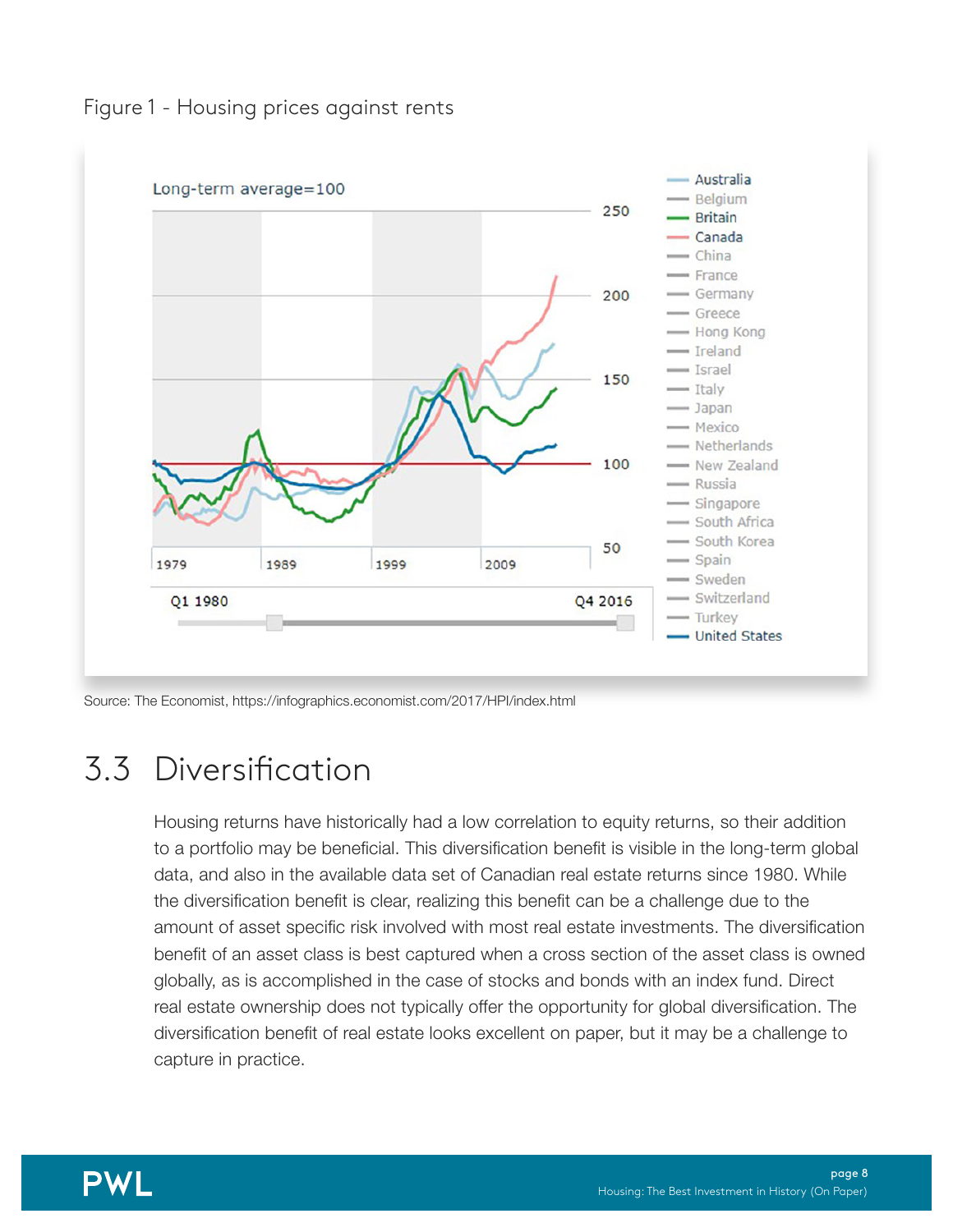## 3.4 Inflation Hedging

It makes sense that residential real estate would act as an inflation hedge in portfolios; both rents and property prices may be expected to rise during periods of inflation. The data on real estate as an inflation hedge is mixed. Liu et al. (1997) find that real estate provides a comparable inflation hedge to stocks in some countries, but a worse hedge in others. Stevenson and Murray (1999) find that Irish real estate has not been an inflation hedge. Goetzmann and Valaitis (2006) use statistical analysis to correct problems with real estate return indexes and find that, despite their short sample period, property is likely to hedge inflation well. Using REIT performance data Case and Wachter (2011) find that real estate performs as well as, or better than, other inflation sensitive assets. Properties with shorter lease durations, including self-storage, residential properties, and shopping centers tend to deliver the best inflation-protecting performance.

## 3.5 Tax Deductions

Similar to investing in equities, a loan used to invest in property with the expectation of generating income results in the tax deductibility of interest on the loan. Most real estate investors will use debt to purchase a property, so the deductibility of interest is beneficial. Investors are also able to claim capital cost allowance (CCA) on their building. The details of CCA are beyond the scope of this paper, but the general idea is that depreciation on the building can be claimed for tax purposes each year until the depreciated value of the asset reaches \$0. If the property is eventually disposed of for more than the undepreciated capital cost, some of the previously claimed CCA may be recaptured, or in other words, included in income.

## Benefits Summary 3.6

As with any investment, housing needs to generate a high enough return to compensate for the associated risk. Historically housing has accomplished this through a healthy mix of income and capital gains, while also offering an apparent diversification benefit in a portfolio of stocks and bonds. Additionally, the housing asset class may offer a hedge against inflation. The tax benefits of a real estate investment do offer some interesting tax planning opportunities, but they alone are not a sufficient reason to invest in this asset class. In aggregate, housing does offer a very attractive set of benefits.

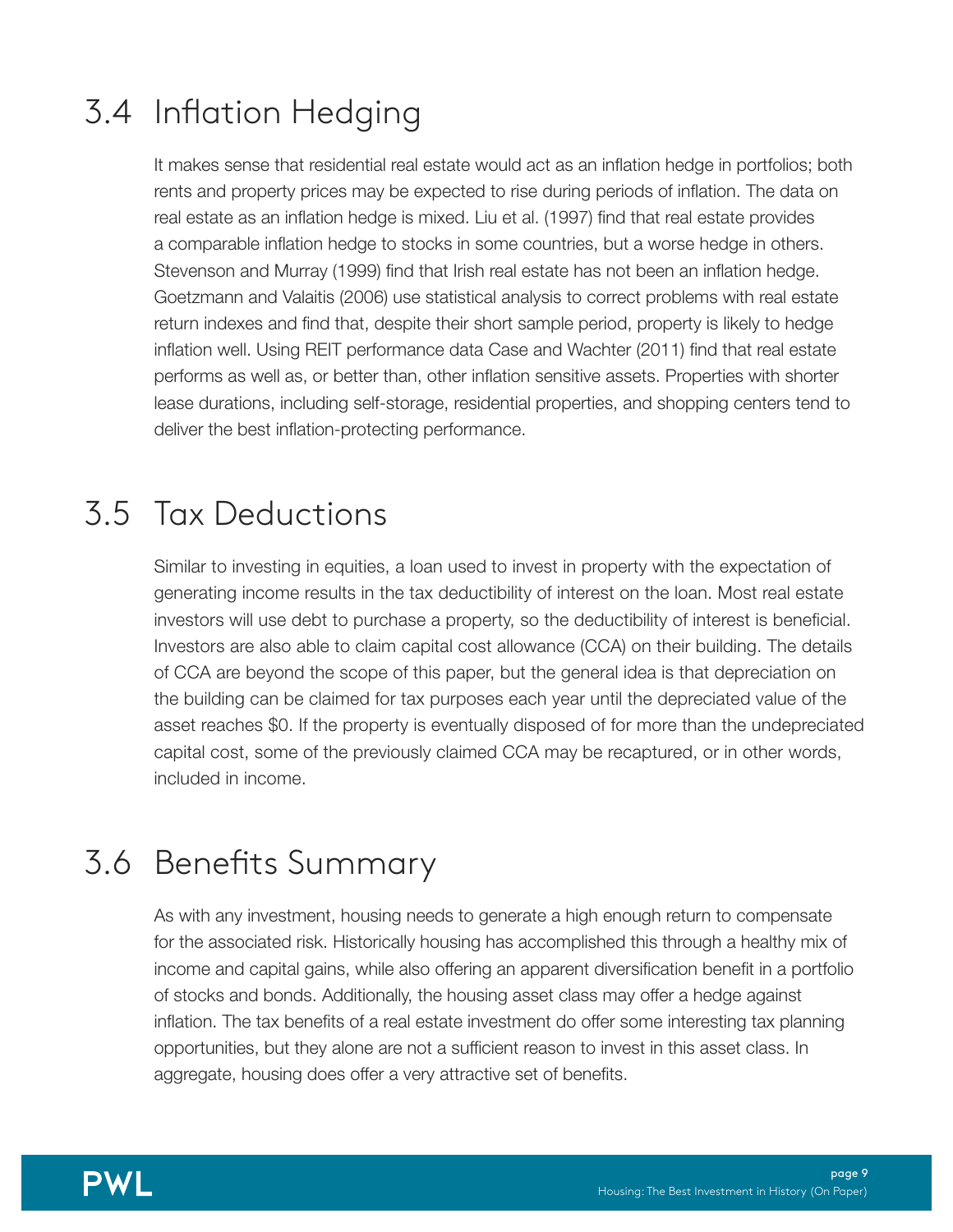#### Unique Characteristics 4

There are undoubtedly benefits to investing in housing, but direct real estate investment has characteristics that must be considered. These unique characteristics are high unit values, transaction barriers, management intensiveness, illiquidity, the heterogeneity of assets, and a dependence on debt capital.

#### High Unit Values 4.1

Each unit of a real estate asset is indivisible and has a relatively high price. An investor in equities is not usually able to purchase an entire company, so they may purchase 100 shares of that company's stock. This ability to purchase shares does not exist with direct ownership of real estate. The high unit value makes diversification a challenge. Realizing asset class returns without a diversified portfolio of the asset class is unlikely due to asset specific risk.

## 4.2 Management Intensiveness

One of the greatest benefits of investing in stocks and bonds is that there is no requirement to participate in managing the company that you invest in. This makes investing in public capital markets accessible to anyone regardless of their level of knowledge or expertise in running a business. On the other hand, direct ownership of a real estate investment requires a substantial amount of management including maintaining the physical property, finding tenants, negotiating leases, collecting rents, and responding to urgent tenant issues. Of course, it is possible to hire a property management company to handle these issues, but that comes at a cost. The level of management required introduces a unique additional risk – management must execute their management duties. In order to execute property management duties successfully there are specific skills and resources required.

Management intensiveness should be especially salient to the individual investor. Managing a property can be time intensive, potentially impacting other areas of life. Focusing too much on a rental property could have downstream implications for one's career and family life – this may seem extreme, but it should be considered. A landlord will need sufficient spare time and energy net of their family and professional activities, knowledge of construction, knowledge of liability laws, a roster of competent and affordable suppliers to do repairs and construction work, knowledge of tax, accounting and administrative skills, and interpersonal skills for selecting, attracting and retaining quality tenants.

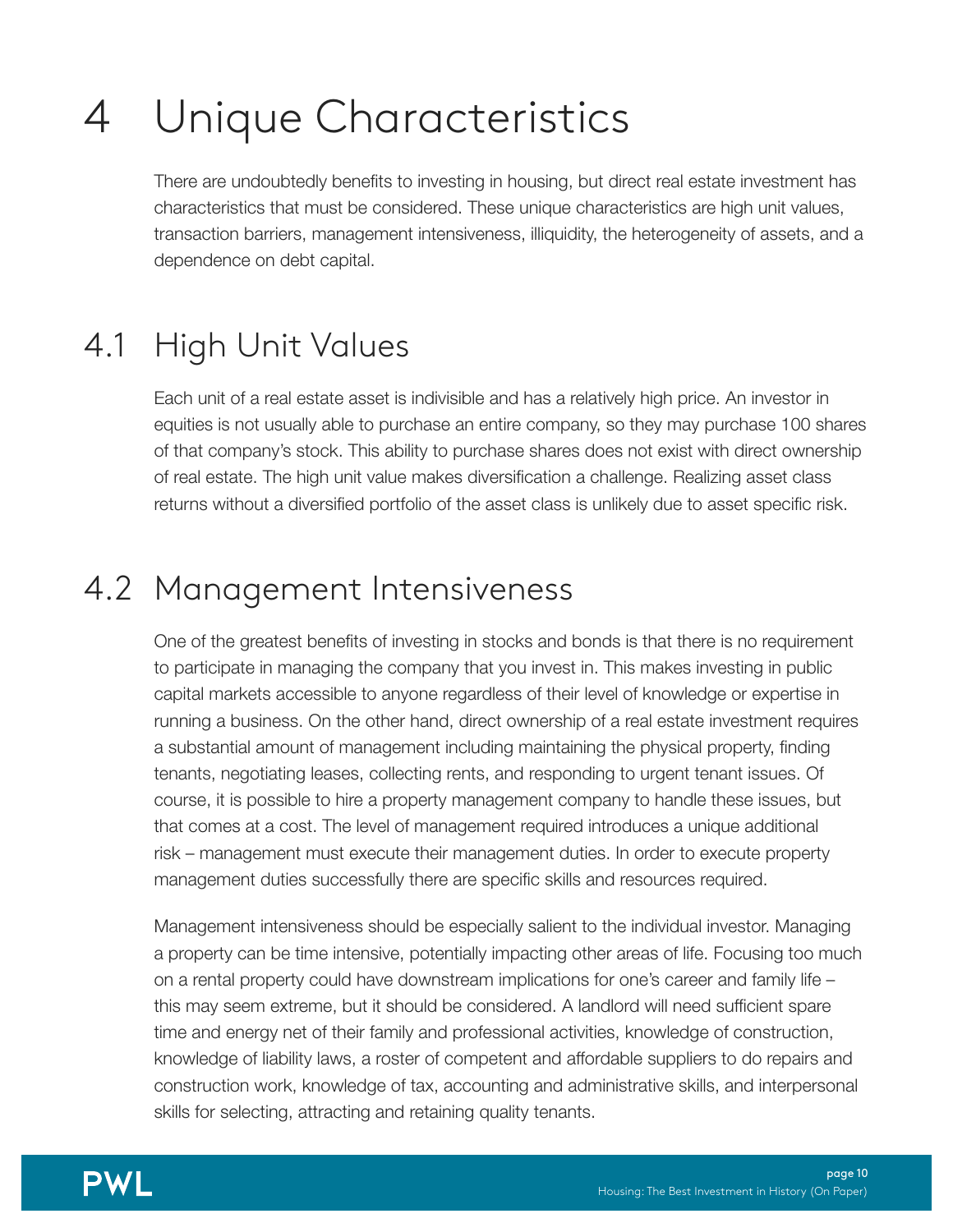## 4.3 Illiquidity

The lack of liquidity in private real estate is the result of the remaining characteristics that are addressed in this section; in short, it is not always easy or inexpensive to sell a house. The lack of liquidity increases the risk of owning real estate, but Liu and Qian (2012) showed that this risk may be compensated by higher returns. Both buying and selling a directly-owned real estate asset is expensive and involves multiple parties. A typical transaction will involve, at minimum, real estate agents, tradespeople, and lawyers. Each of these adds a layer of cost. This is in stark contrast to transacting in equities, where costs are low and investors have access to the market directly without involving third parties.

### 4.4 Market Inefficiency

Public equity and fixed income capital markets are generally accepted as being mostly efficient, most of the time (Fama, 1970). They are at least efficient enough to make exploiting inefficiencies consistently extremely unlikely (Carhart, 1997). This characteristic of public capital markets is driven by liquidity, the low cost of information, low transaction costs, a high volume of transactions, and numerous market participants. The private real estate market shares few of these characteristics. Knowledge specific to each property and location may impact the price, and that information may not be readily available to both parties in a transaction. This may create opportunities for a skilled investor with low-cost access to quality information. The question that any investor has to ask is whether or not they are the skilled and well-informed party.

## 4.5 Heterogeneity of Assets

The units of common stock of a given company are identical. The same is not true for properties. In fact, no two properties are identical. Even those properties built with the same floor plan by the same builder in the same city with the same leases in place must be in slightly different locations. This adds to the challenge of price discovery in the real estate market. It also emphasizes the importance of diversification across multiple properties.

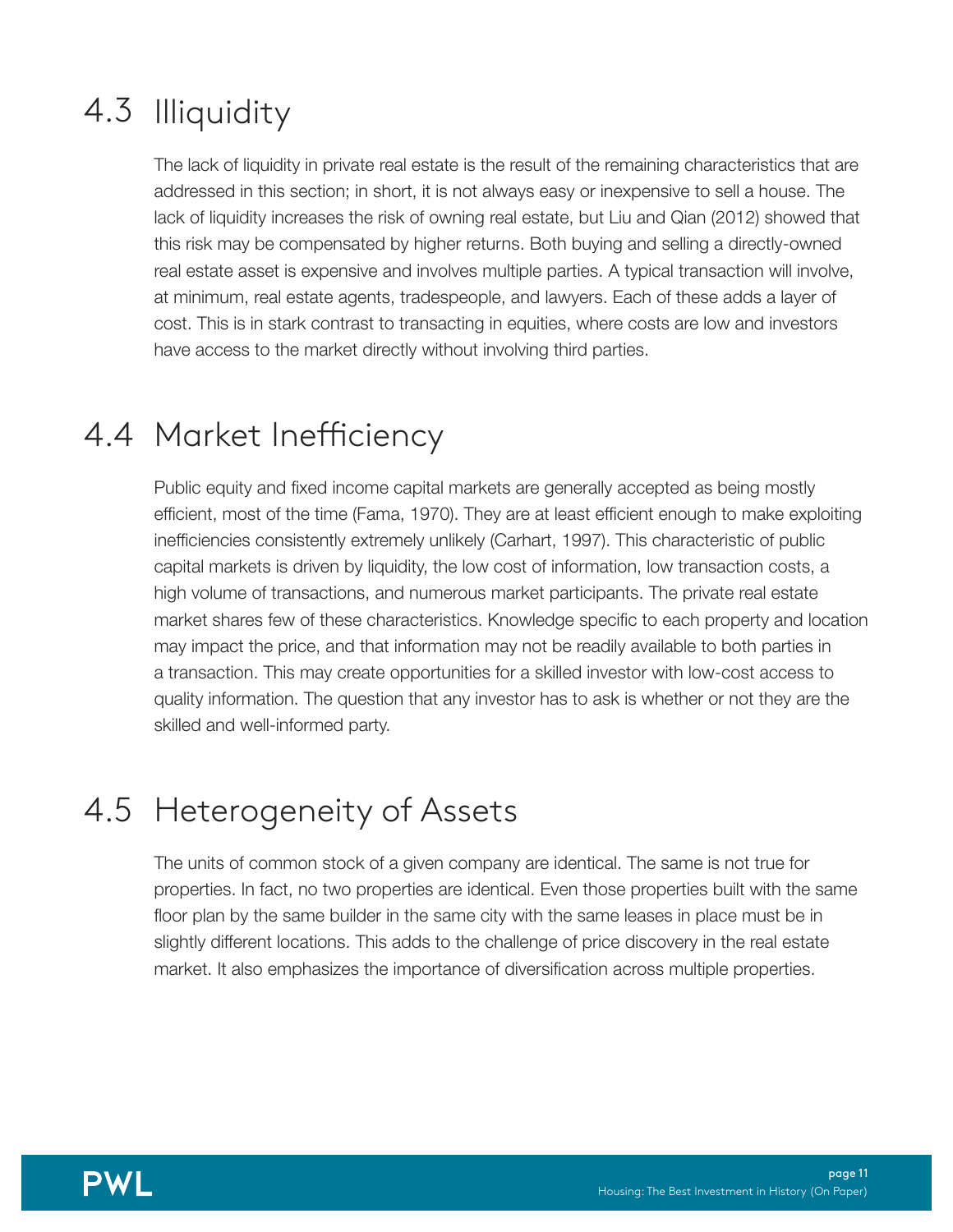## 4.6 Dependence on Debt Capital

Most property purchases involve debt capital in the form of a mortgage. This is a byproduct of the high unit value of real estate assets, and results in the real estate market being sensitive to the availability and cost of debt capital. Rising interest rates and tighter lending practices can reduce real estate prices. On the other hand, low interest rates and easy lending practices can increase real estate prices. Both of these situations result in price fluctuations that are independent of the demand for real estate.

#### 4.7 Characteristics Summary

The unique characteristics of direct real estate ownership make it a challenging asset class to participate in. To truly capture the beneficial return and diversification characteristics discussed in section 1, it is important to be sufficiently diversified. Diversification is a challenge when transaction costs and unit values are high. Most investors are unlikely to directly own hundreds of properties in various countries. Without sufficient diversification there is substantial exposure to idiosyncratic risks. These risks stem from market inefficiency – if you end up on the wrong side of your only deal you may never make a positive return; the reliance on successful management – poor management may result in vacancies or damaged property; and the heterogeneity of assets – despite investing in a successful area, issues such as physical defects in the property, natural disasters, or a dispute with neighbours could result in poor returns on that specific asset. Of course, there are other risks that cannot be identified or considered ahead of time. In a portfolio of stocks and bonds these unknown risks would typically be mitigated with diversification, but this is a challenge in the case of direct ownership of real estate.

Many of these issues can be mitigated through the use of REITs. A REIT is a publicly traded diversified portfolio of real estate assets. While this seems like a great solution, it has been documented that REITs have a higher correlation with stocks and bonds than private real estate. Whether this is a result of how private real estate asset returns are calculated or a true difference is asset class performance is not conclusive. In any case, many investors seem to be far more enchanted by direct ownership of real estate assets than they are by REITs.

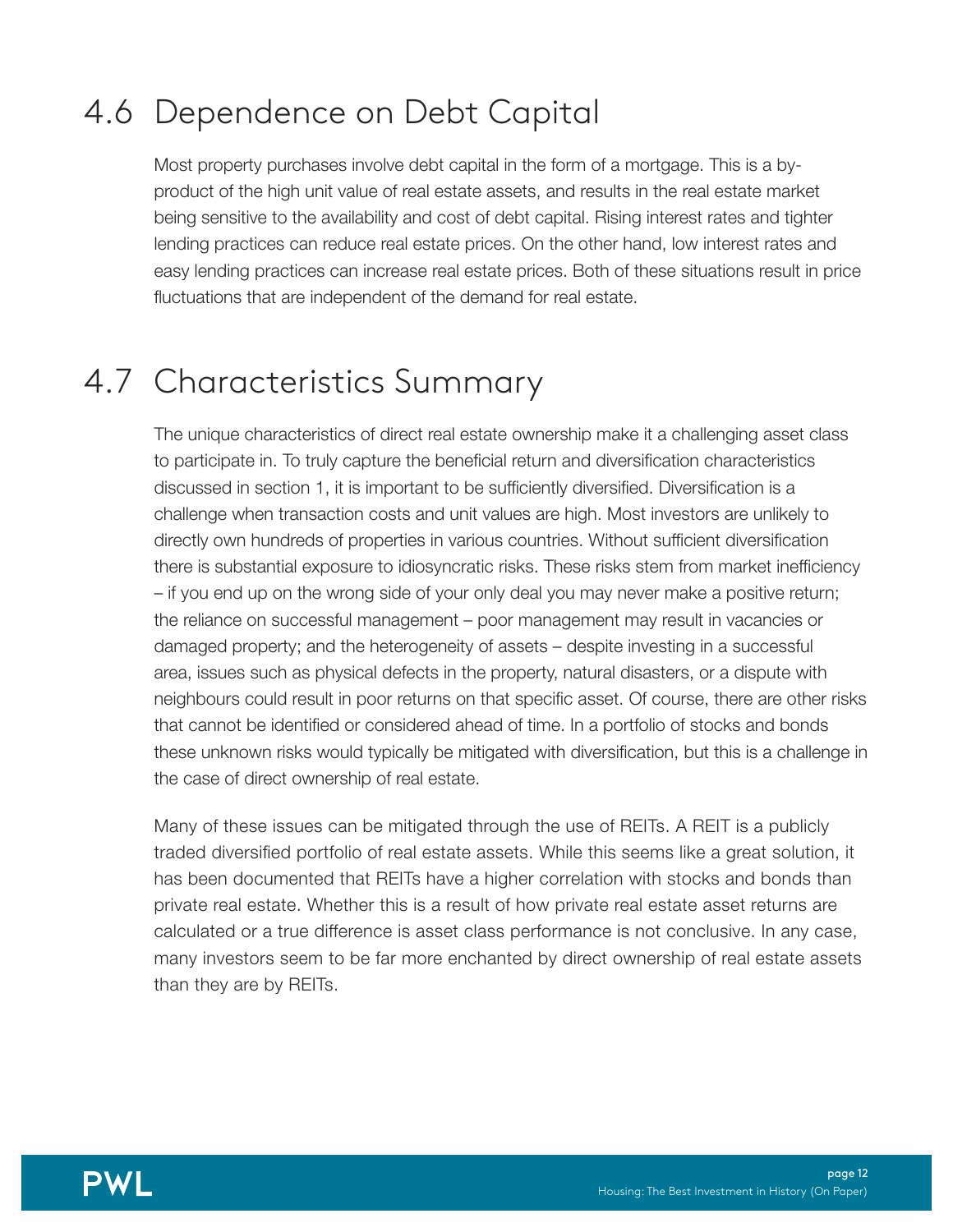#### A Hypothetical Investment 5

With the preceding data and considerations in mind, let us think about a hypothetical investment in a residential property. The average 2017 price for a home in Ottawa was \$378,000 (CREA, 2017). Assuming a 20% down payment of \$75,600, a \$4,000 land transfer tax, and \$2,000 in closing costs, an investor could purchase a property of this value for a total initial investment of \$81,600. A 3.09% 25-year mortgage payment in this situation would cost \$1,448 per month. We can estimate property taxes at 1% of the property value per year, and maintenance costs at 1% of the starting value, increasing with inflation each year. This amounts to a total monthly operating cost of \$2,078 to start. We will assume that the mortgage interest rate remains at 3.09% for the duration of the projection.

The average 2017 rent in Ottawa for a three or more-bedroom dwelling was \$1,568 (CMHC, 2017) – we will give our landlord the benefit of the doubt and assume that they can rent this unit out for \$1,650 per month, resulting in a monthly loss of around \$430. This loss will decline over time assuming that the mortgage payment stays the same while rent increases with 2% inflation annually. We will assume that the real estate asset grows at a rate of 3% per year. A 3% growth rate with 2% inflation puts our expected real capital return at 1%, which is between 0.3% and 0.7% lower than the documented historical averages for housing price growth.

Based on these assumptions, this investment will have averaged an annual return of 7.29% per year after 25 years before taxes are considered. For context, a globally diversified portfolio of equity index funds returned an identical average pre-tax return of 7.29% per year for the 20-year period ending March 31, 2018 (Dimensional Fund Advisors, 2018), and it might be reasonable to expect an average annual equity return of 6.04% going forward (PWL Capital, 2017).

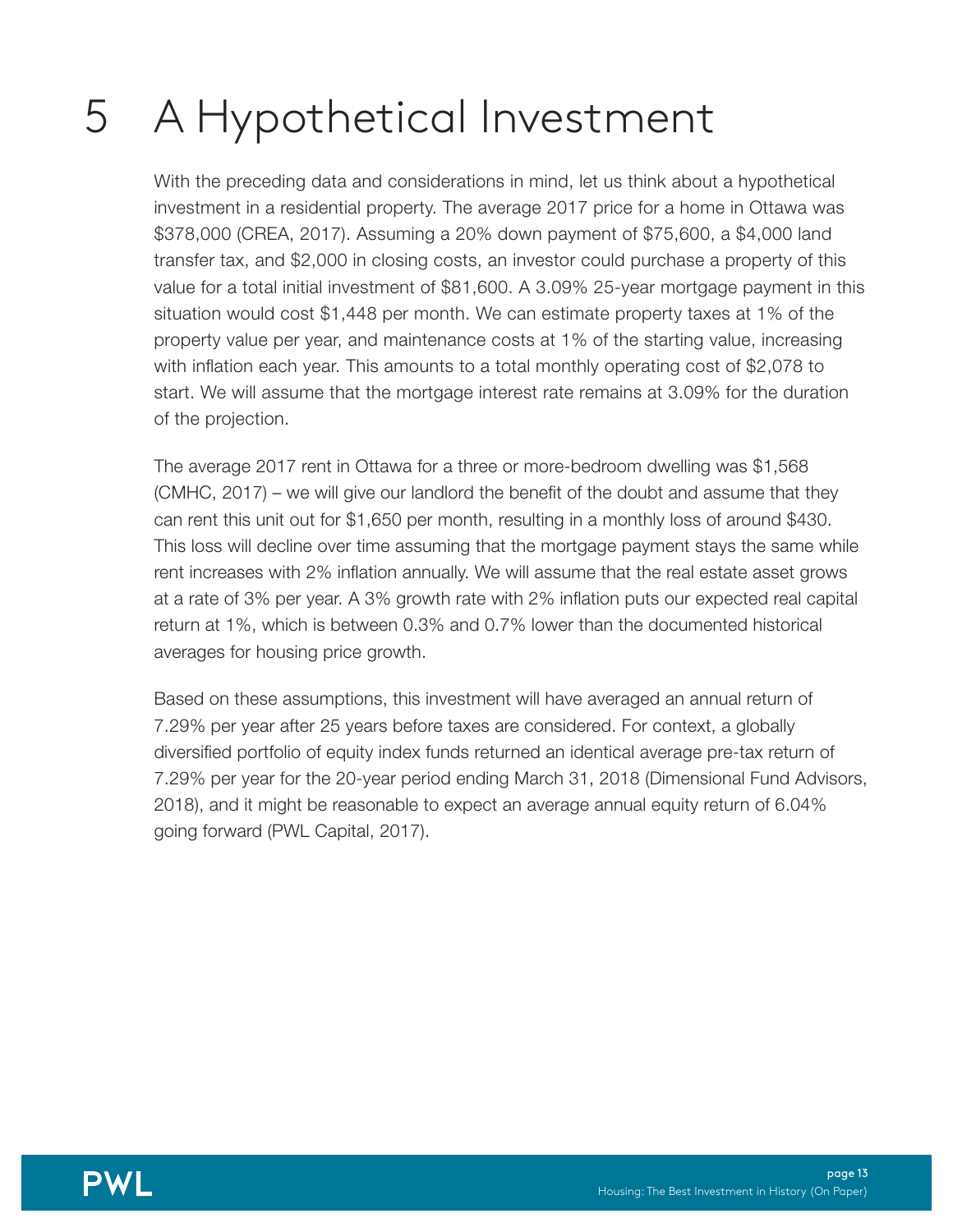We can test this model with various assumptions. All else equal:

- If there is one month of vacancy every two years, as opposed to full occupancy for 25 years, the average annual return drops to 6.40% per year.
- If the unit can only be rented out for \$1,568 per month, as opposed to \$1,650, the average annual return drops to 6.03%.
- If the unit can be rented out for  $$2,000$  per month, as opposed to  $$1,650$ , the average annual return increases to 10.25%.
- If real estate prices grow at an average of 4% per year, as opposed to 3%, the average annual return increases to 7.75%.
- If interest rates are 5%, as opposed to 3.09%, the average annual return declines to 5.02%.

While the expected returns of this hypothetical investment are competitive with an aggressive portfolio of equities, the expected return must be considered in context of the known risks and unique characteristics of direct real estate ownership. If an investor owns many properties on multiple continents, it may be reasonable to achieve the expected return of this asset class. If only one property on one continent can be owned, the idiosyncratic risk of that continent, country, city, and asset can easily swamp the expected return. This is not to say that the risk of a concentrated investment cannot work out well – ask anyone who invested in a detached home in Toronto ten years ago. However, that experience is not easy to replicate without a crystal ball.

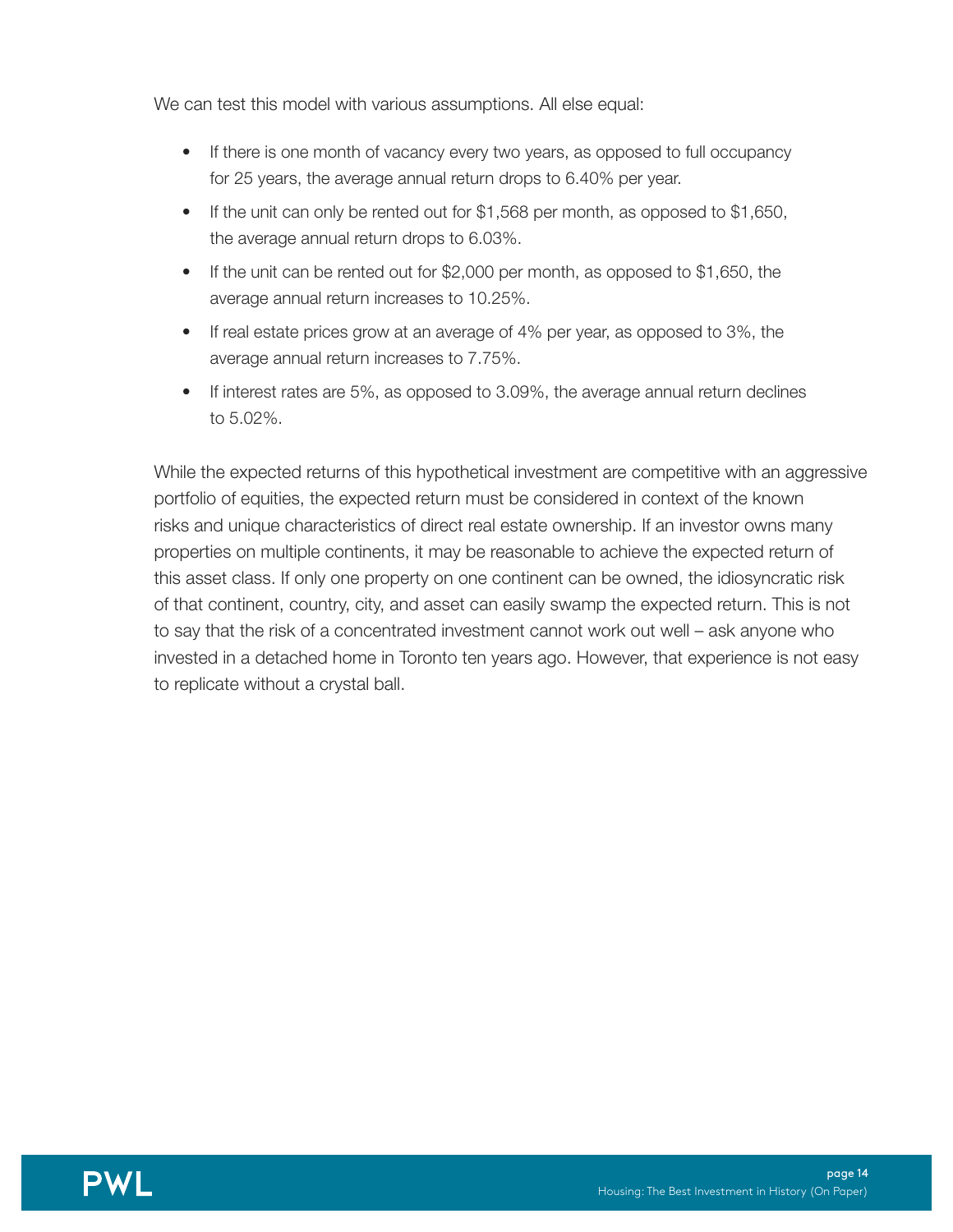#### Conclusion 6

There is long-term data supporting housing as an extremely attractive asset class in a diversified portfolio. To effectively capture the benefits of the asset class, it is necessary to diversify internationally, ideally owning property in one country on each continent. International diversification is a challenge with direct real estate ownership due to the high unit values, expensive transactions, and management intensiveness – this is especially true for an individual with limited capital and expertise in foreign markets. An under-diversified portfolio of properties leaves the investor heavily exposed to the risks of illiquidity, misappraisals, and interest rates, among many other hard-to-identify risks specific to a given property.

We have seen, based on a reasonable set of assumptions, that a leveraged investment in Canadian housing might be expected to deliver performance on par with, or slightly better than, a portfolio of equities. With any single asset, whether it is an individual stock or a rental property, it is very challenging to assign an expected return assumption. An individual asset is likely to overshoot or undershoot any notion of a reasonable expected return due to asset specific risks. This risk may work out in your favour, as any property owner in Toronto or Vancouver will tell you. However, making an investment decision based on the expectation of a similar outcome may not be sensible.

This paper has looked at the asset class returns of housing through a single-factor lens. That is, we have been comparing the aggregate returns of equities and housing. In a 2018 paper titled Real Estate Betas and the Implications for Asset Allocation, Peter Mladina looked at the returns of real estate assets through a multi-factor lens; he broke down real estate returns in terms of known factors that explain equity and fixed income returns. His factor model included the Fama-French market beta, size, and value equity factors, plus the term and default fixed income factors. This modified factor model was shown to adequately explain real estate returns. In other words, adding real estate to a portfolio does not provide factor exposure that could not be attained using traditional equities and fixed income.

Housing appears to be, on paper, an attractive asset class. To realize the on-paper expected results of this asset class an investor should aspire to build a globally diversified portfolio of properties. If this is not attainable, the asset-specific risks of an individual property, or group of properties in a single country, are likely to result in actual performance substantially exceeding or trailing the expected performance of the asset class. From a multi-factor perspective, it may be far more cost effective to gain the factor exposure that real estate offers through a factor-loaded portfolio of stocks and bonds. This factor exposure can be accomplished cost effectively using low-cost index funds.

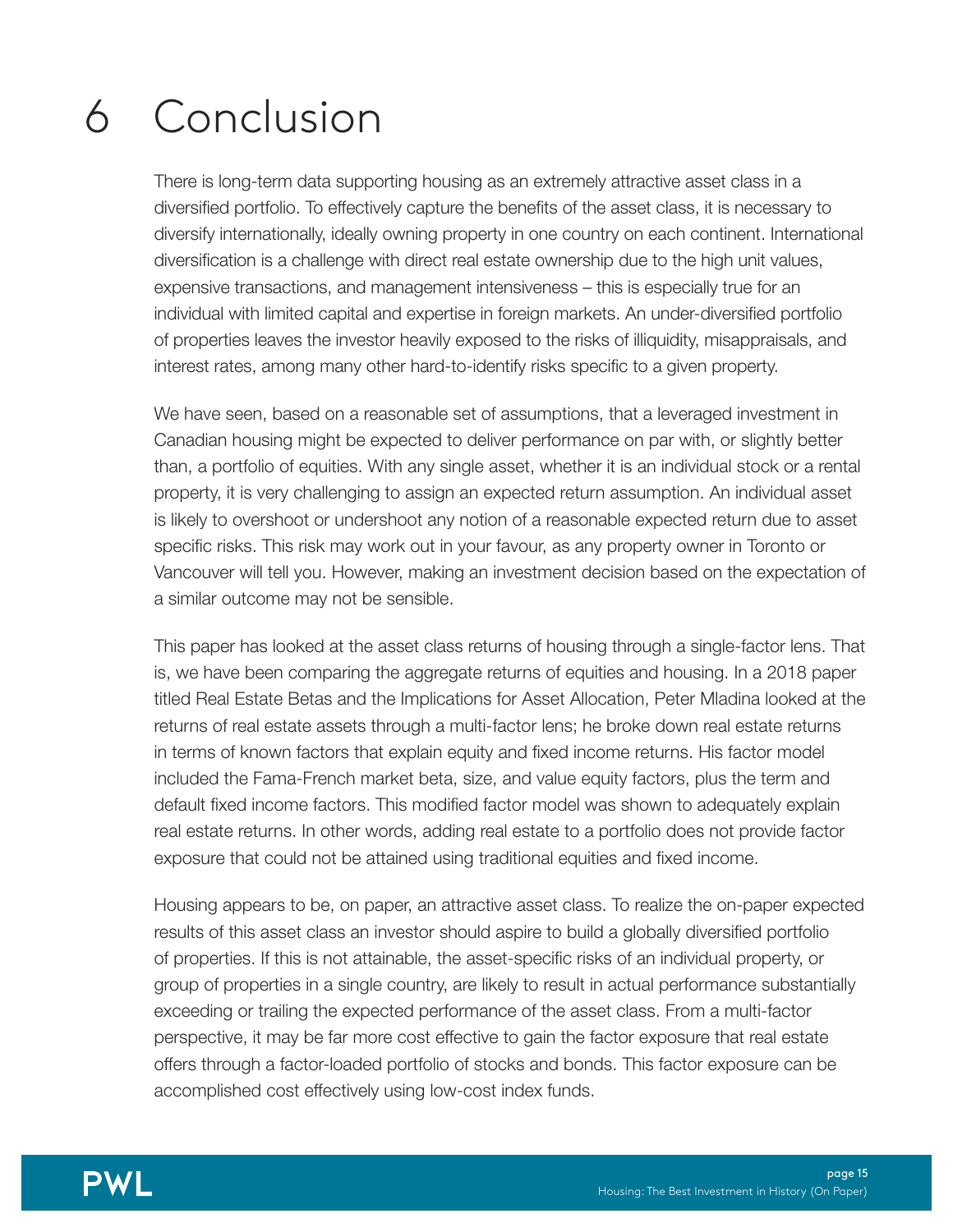#### Bibliography 7

- Carhart, M. M. (1997). On Persistence in Mutual Fund Performance. The Journal of Finance, 57-82.
- Case, B., & Wachter, S. M. (2011). Inflation and Real Estate Investments. INSTITUTE FOR LAW AND ECONOMICS.
- Dimson, E., Marsh, P., & Staunton, M. (2018). Credit Suisse Global Investment Returns Yearbook 2018. Credit Suisse Research Institute.
- Eichholtz, P., Huisman, R., Koedijk, K., & Schuin, L. (1998). Continental Factors in International Real Estate Returns. Real Estate Economics, 26(3):493-509.
- Fama, E. F. (1970). Efficient Capital Markets: A Review of Theory and Empirical Work. The Journal of Finance, Vol. 25, No. 2.
- Goetzmann, W. N., & Valaitis, E. (2006). Simulating Real Estate in the Investment Portfolio: Model Uncertainty and Inflation Hedging. Yale ICF Working Paper No. 06-04.
- Jordà, Ò., Knoll, K., Kuvshinov, D., Schularick, M., & Taylor., A. M. (2017). The Rate of Return on Everything, 1870–2015. San Francisco: Federal Reserve Bank of San Francisco.
- Knight Frank. (2017). The Wealth Report. Knight Frank publications.
- Liu, C. H. (1997). Retrieved from Cornell University, School of Hospitality Administration site: http://scholarship.sha.cornell.edu/articles/276
- Liu, P., & Qian, W. (2012). Does (and What) Illiquidity Matter for Real Estate Prices? Measure and Evidence. Retrieved from SSRN: https://ssrn.com/abstract=1988837
- Mladina, P. (Spring 2018). Real Estate Betas and the Implications for Asset Allocation. The Journal of Investing, 27 (1) 109-120.
- Russell Research. (2012). Russell Investments' 2012 Global Survey on Alternative Investing. Washington: Russell Investments.
- Stevenson, S., & Murray, L. (1999). An Examination of the Inflation Hedging Ability of Irish Real Estate. Journal of Real Estate Portfolio Management, 5(1).
- Weeken, O. (2004). Asset Pricing and the Housing Market. Bank of England Quarterly Bulletin, vol. 44, no. 1, pp. 32–41.

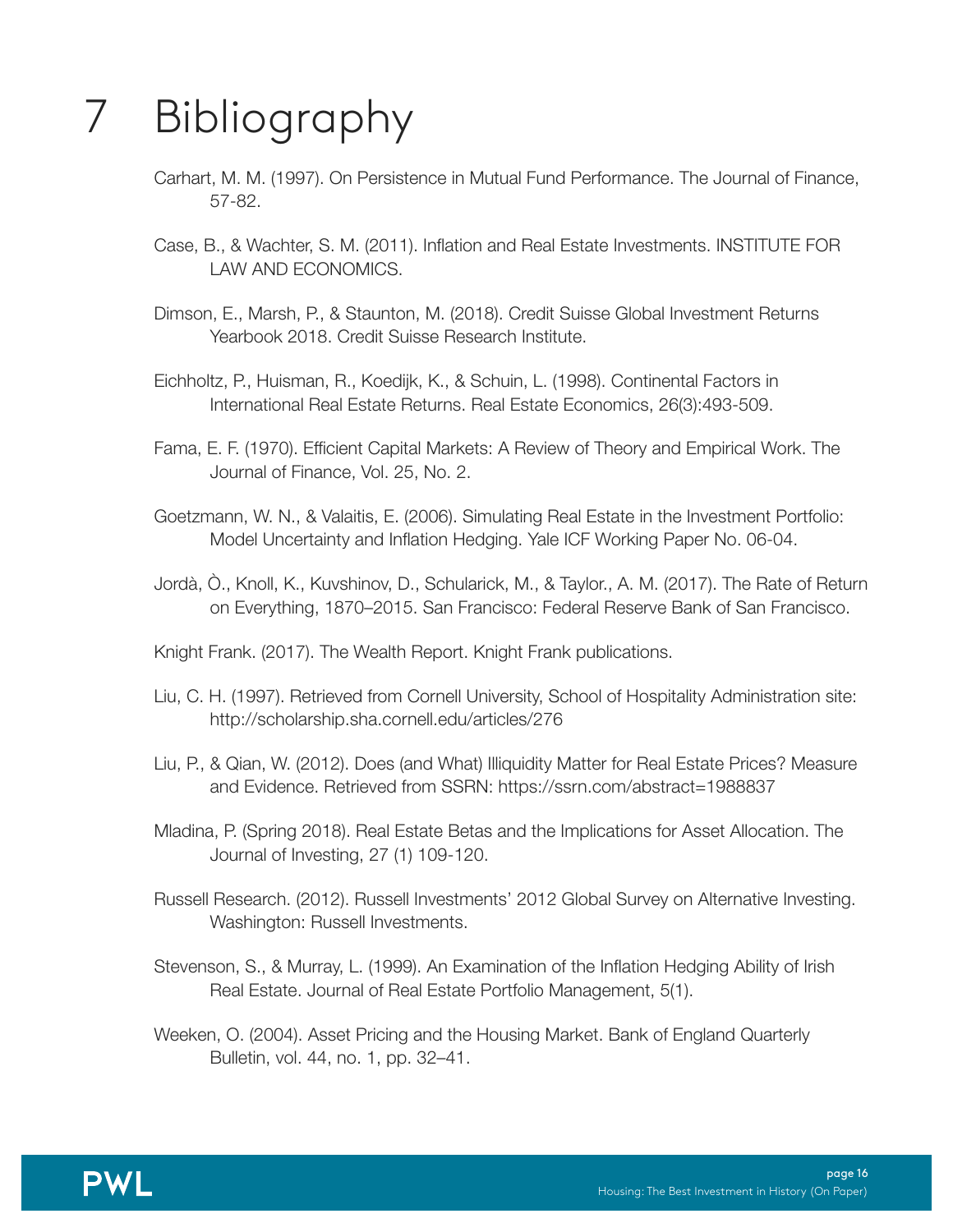# The Author



**Benjamin Felix** MBA, CFA, CFP Associate Portfolio Manager

PWL Capital Inc.

[bfelix@pwlcapital.com](mailto:bfelix@pwlcapital.com) [www.pwlcapital.com/ottawa](https://www.pwlcapital.com/ottawa)